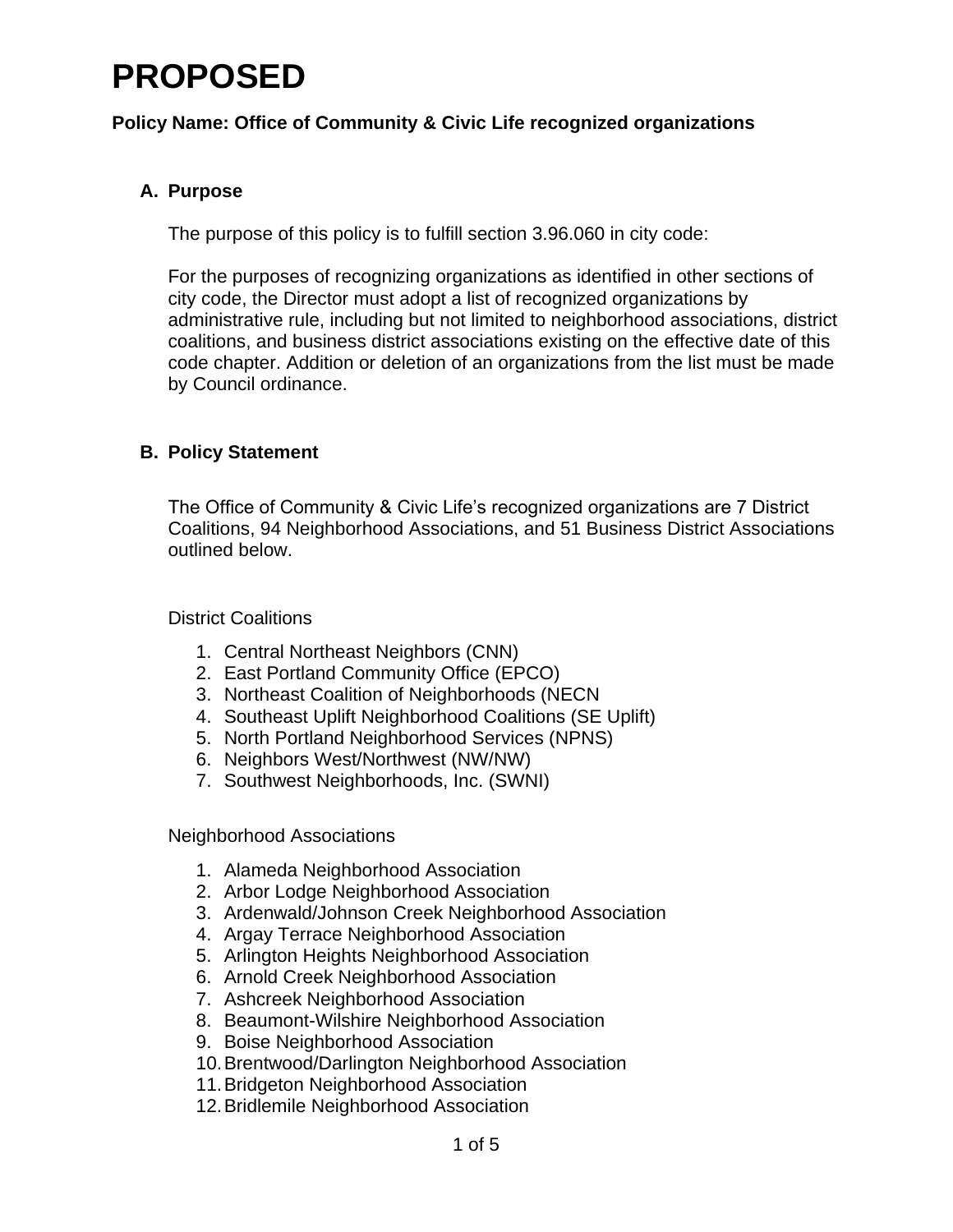13.Brooklyn Action Corps 14.Buckman Community Association 15.Cathedral Park Neighborhood Association 16.Centennial Community Association 17.Collins View Neighborhood Association 18.Concordia Neighborhood Association 19.Creston-Kenilworth Neighborhood Association 20.Crestwood Neighborhood Association 21.Cully Association of Neighbors 22.Downtown Neighborhood Association 23.East Columbia Neighborhood Association 24.Eastmoreland Neighborhood Association 25.Eliot Neighborhood Association 26.Far Southwest Neighborhood Association 27.Forest Park Neighborhood Association 28.Foster-Powell Neighborhood Association 29.Glenfair Neighborhood Association 30.Goosehollow Foothills League 31.Grant Park Neighborhood Association 32.Hayden Island Neighborhood Network 33.Hayhurst Neighborhood Association 34.Hazelwood Neighborhood Association 35.Healy Heights Neighborhood Association 36.Hillsdale Neighborhood Association 37.Hillside Neighborhood Association 38.Hollywood Neighborhood Association 39.Homestead Neighborhood Association 40.Hosford-Abernethy Neighborhood District Association (HAND) 41.Humboldt Neighborhood Association 42.Irvington Community Association 43.Kenton Neighborhood Association 44.Kerns Neighborhood Association 45.King Neighborhood Association 46.Laurelhurst Neighborhood Association 47.Lents Neighborhood Association 48.Linnton Neighborhood Association 49.Lloyd District Community Association 50.Madison South Neighborhood Association 51.Maplewood Neighborhood Association 52.Markham Neighborhood Association 53.Marshall Park Neighborhood Association 54.Mill Park Neighborhood Association 55.Montavilla Community Association 56.Mt Scott-Arleta Neighborhood Association 57.Mt Tabor Neighborhood Association 58.Multnomah Neighborhood Association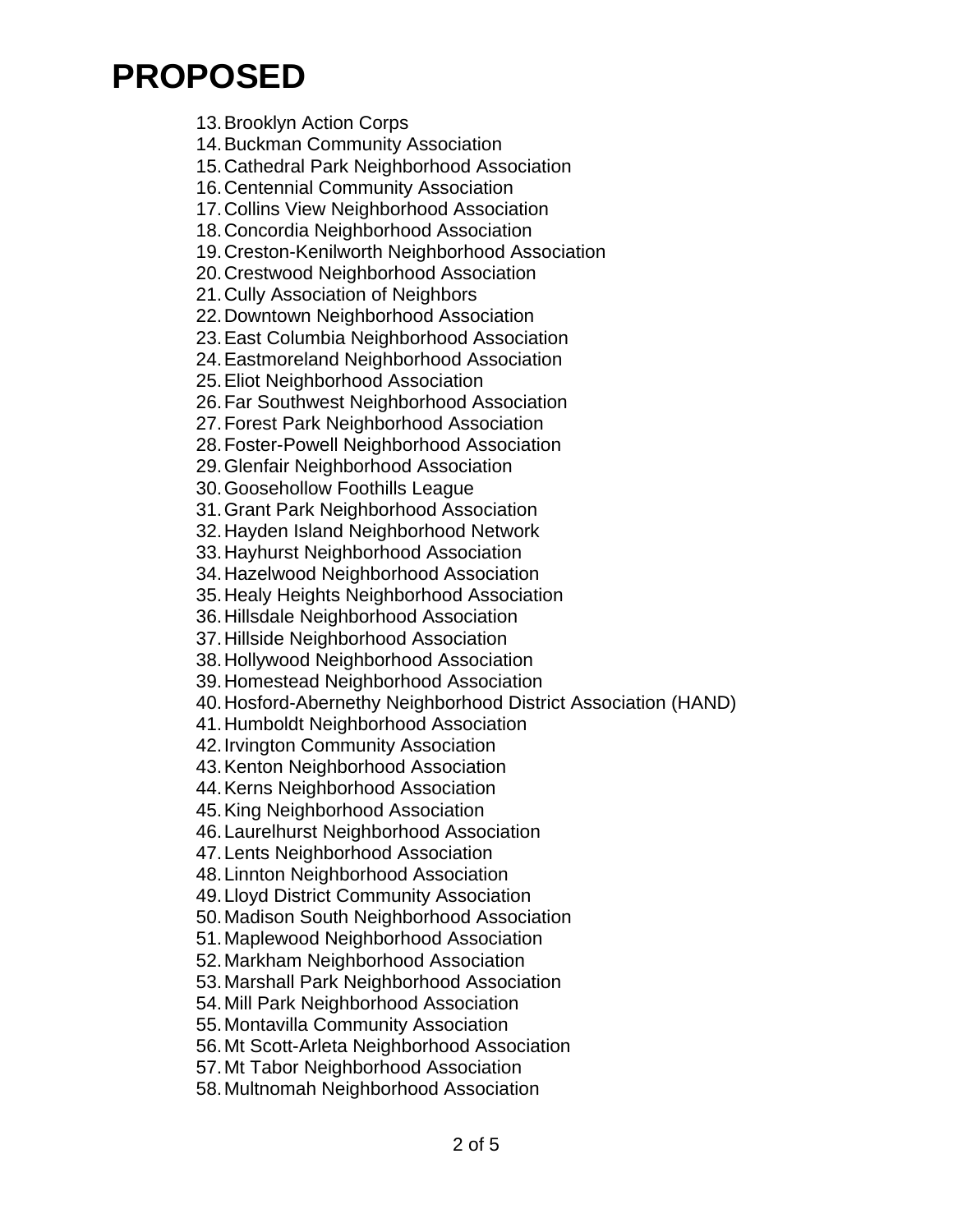59.North Tabor Neighborhood Association

60.Northwest District Association

61.Northwest Heights Neighborhood Association

62.Old Town Neighborhood Association

63.Overlook Neighborhood Association

64.Parkrose Heights Association of Neighbors

65.Parkrose Neighborhood Association

66.Pearl Neighborhood Association

67.Piedmont Neighborhood Association

68.Pleasant Valley Neighborhood Association

69.Portsmouth Neighborhood Association

70.Powellhurst-Gilbert Neighborhood Association

71.Reed Neighborhood Association

72.Richmond Neighborhood Association

73.Rose City Park Neighborhood Association

74.Roseway Neighborhood Association

75.Russell Neighborhood Association

76.Sabin Community Association

77.Sellwood-Moreland Improvement League (SMILE)

78.South Burlingame Neighborhood Association

79.South Portland Neighborhood Association

80.South Tabor Neighborhood Association

81.Southwest Hills Residential League

82.St Johns Neighborhood Association

83.Sullivan's Gulch Neighborhood Association

84.Sumner Association of Neighbors

85.Sunderland Neighborhood Association

86.Sunnyside Neighborhood Association

87.Sylvan-Highlands Neighborhood Association

88.University Park Neighborhood Association

89.Vernon Neighborhood Association

90.West Portland Park Neighborhood Association

91.Wilkes Community Group

92.Woodland Park Neighborhood Association

93.Woodlawn Neighborhood Association

94.Woodstock Neighborhood Association

Business District Associations

- 1. 42nd Avenue
- 2. 82nd Avenue of Roses
- 3. Alberta Main Street
- 4. Beaumont
- 5. Belmont
- 6. Belmont Area
- 7. Central Eastside Industrial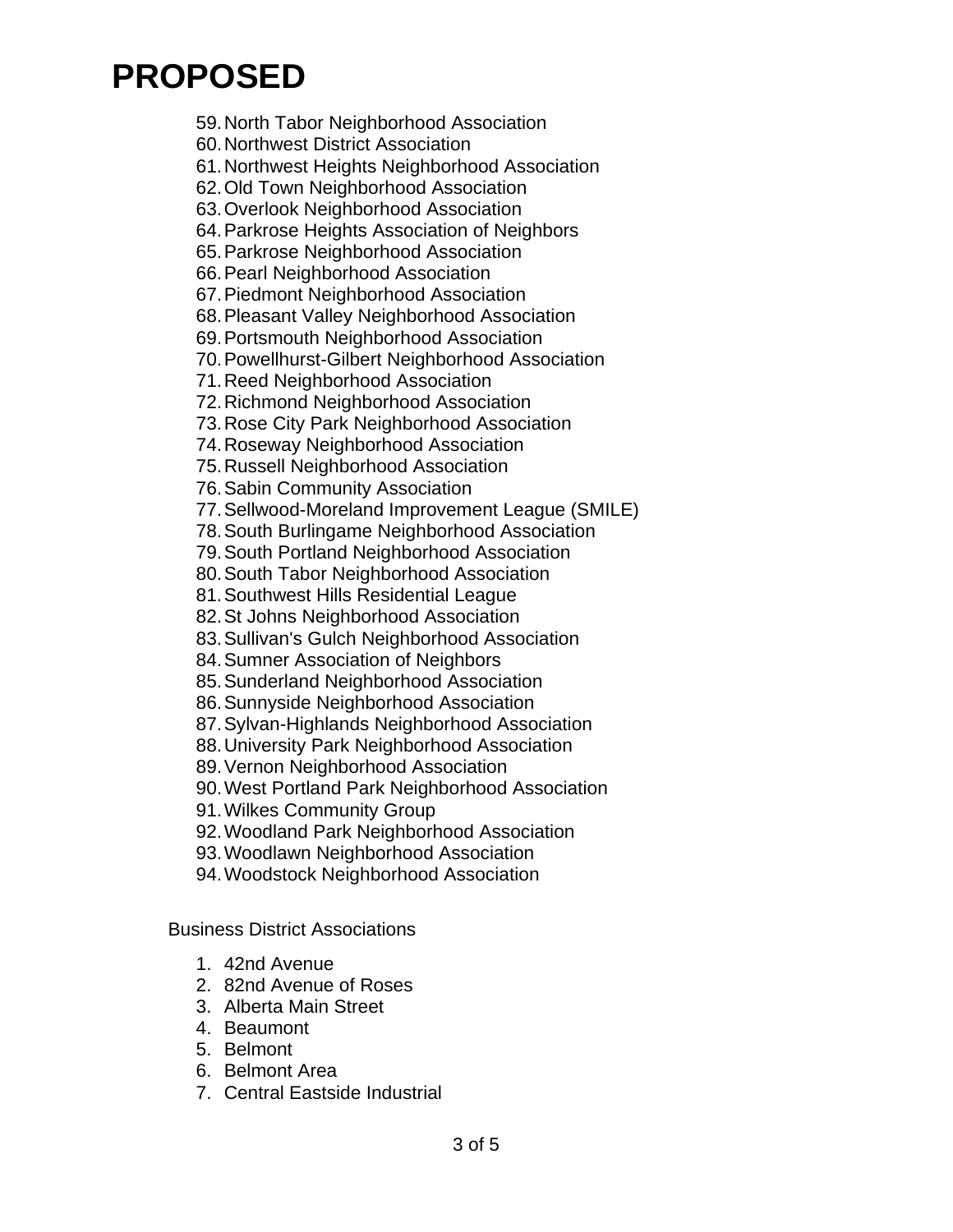8. Columbia Corridor

9. Cully Boulevard NPI

10.Division Midway NPI

11.Division/Clinton

12.Foster

13.Foster Area

14.Gateway Area

15.Goose Hallow

16.Greater Brooklyn

17.Hawthorne

18.Hillsdale

19.Historic Mississippi Ave

20.Historic Parkrose

21.Historic Parkrose NPI

22.Hollywood

23.Kenton

24.Kerns

25.Lents

26.Lloyd

27.Midway

28.Mississippi Avenue

29.Montavilla/East Tabor

30.Multnomah Village

31.Northeast Broadway

32.Northwest District

33.Northwest Industrial

34.Old Town

35.Our 42nd Avenue

36.Overlook Village

37.Parkrose

38.Pearl District

39.Portland International District

40.Rosewood NPI

41.Sellwood-Moreland

42.Soul District

43.South Portland

44.St. Johns

45.Stadium District

46.Swan Island

47.University Park

48.West End

49.Williams District

50.Woodlawn

51.Woodstock